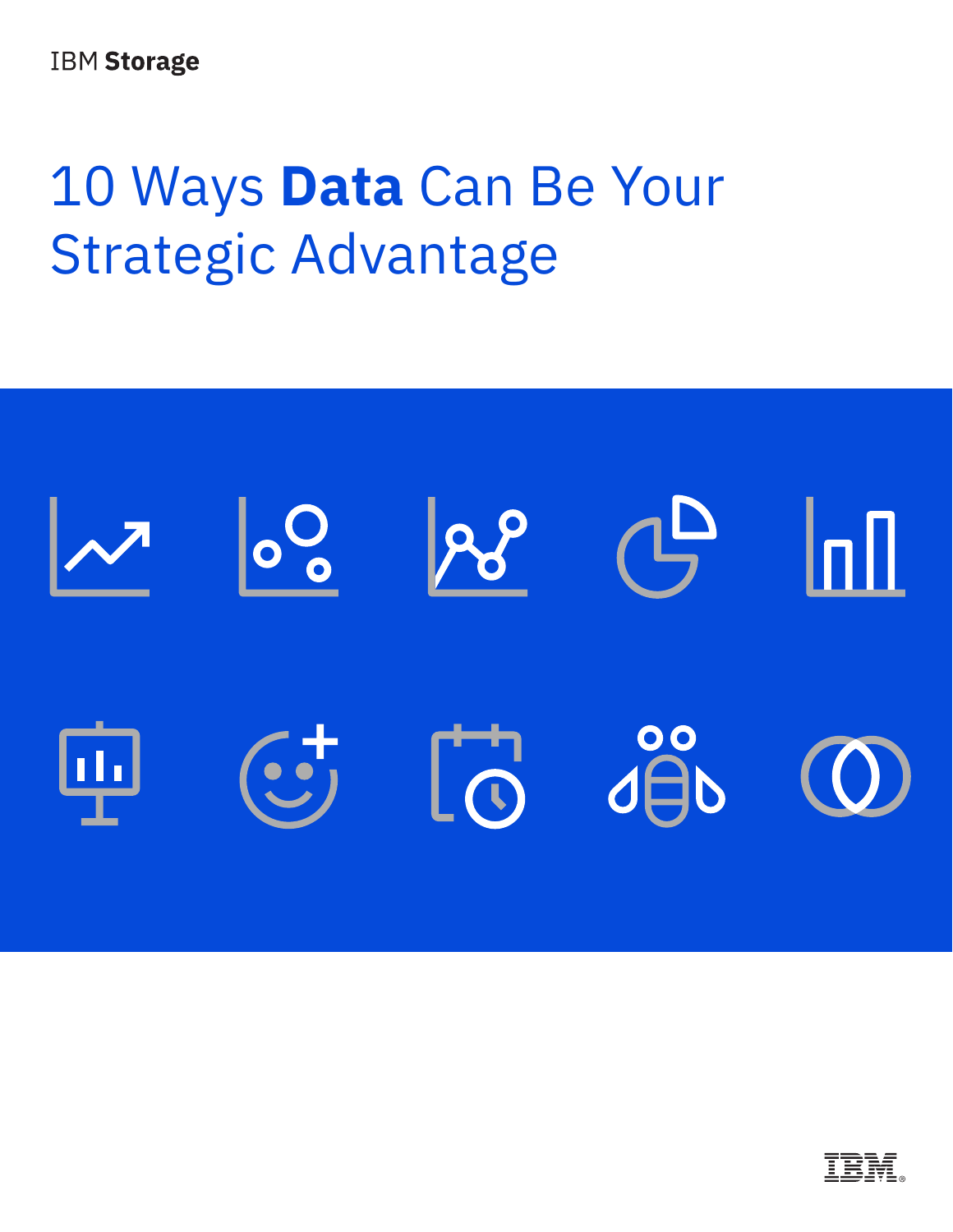There's no dispute that data is a hot topic in business today. In discussions that range from understanding performance to predicting future outcomes, data is at the core. Without it, you are limited to making decisions based on instinct or gut feel. Occasionally, that might work out, but why take that risk when data can enable you to make important decisions confidently?

From sales and marketing to HR and operations, having the right data enables you to make strategic decisions faster. It gives your business what it needs to get an edge over the competition. And what business doesn't love a competitive advantage?

Let's take a look at 10 ways data can be a strategic advantage for your business.



#### Increasing sales and identifying future opportunities 1.

Sales data shows what customers bought and when. This enables more accurate forecasts of future sales activity. Customer relationship management (CRM), website, marketing and social media data also reveal a great deal. Knowing age groups, gender, average income, family size and internet usage enable more strategic decisions based on who you're targeting.

That said, the power of data goes beyond these obvious benefits. Data can also help people manage time more effectively by providing a view of how many more products to sell, and when to sell them. Because this information is prioritized, less time is wasted, and everyone can be more productive. It's possible to look at what a customer bought and when, and use that data to forecast when they'll buy again. Plus, these details can help determine whether it's appropriate to offer complementary products for crosssell opportunities. Using data, sales leaders can get back to the high-value tasks and focus on the customer.

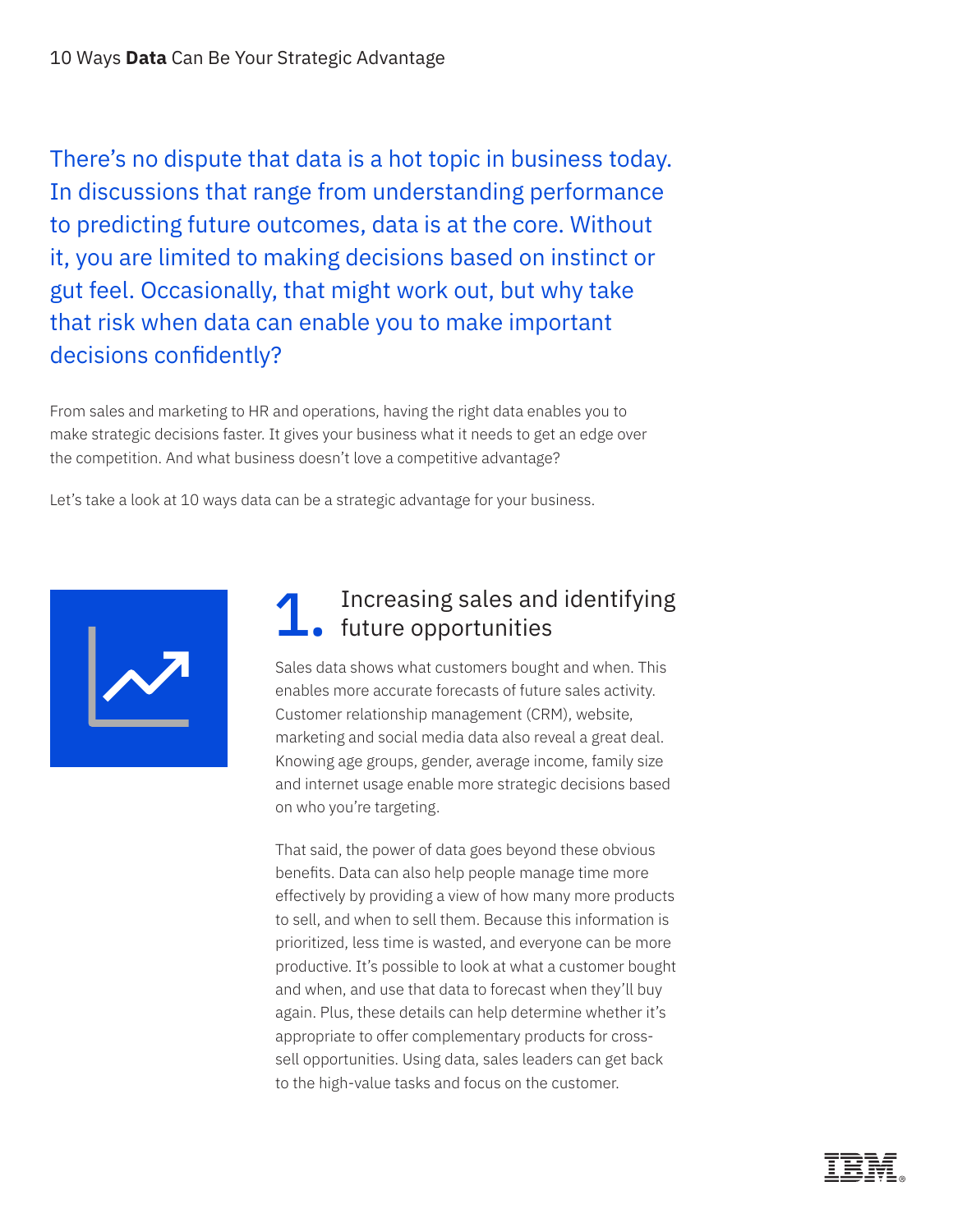

## Outperforming the 2. Outperformi

Data allows businesses to better understand the demands of their customers, which enables them to position their products or services more strategically than competitors. For example, data can help you determine which features your customers want to see in your next big product launch. Having this insight ensures that your audience gets what it wants when launch day arrives.

Data also provides insight into who is visiting your website, how your marketing campaigns are performing and who is buying your products. You can zero-in on who is writing reviews on your products, discussing your products, and who is buying a competing product or leaving your brand in favor of another product. With the right data, creating customized experiences for your customers is easier.



#### Improving or enhancing products and services 3.

When customers react to specific products and services, they create accessible and useful data. Painful criticism and accolades alike offer better understanding of what customers want, as well as what potential customers will expect. Reviews and other social media data, product returns, email data such as open rate, click-through rate, and conversion data or delivery data all help form a comprehensive picture. You can apply your insights back into your business and repeat the tactics, practices and enhancements that work, or apply your findings to other areas of the business.

If you see a need to overhaul or improve your product lines, services or policies, data can help set thresholds that will issue notifications when customers respond to the changes. This will keep your business from veering in the wrong direction as it tries to exceed customer expectations.

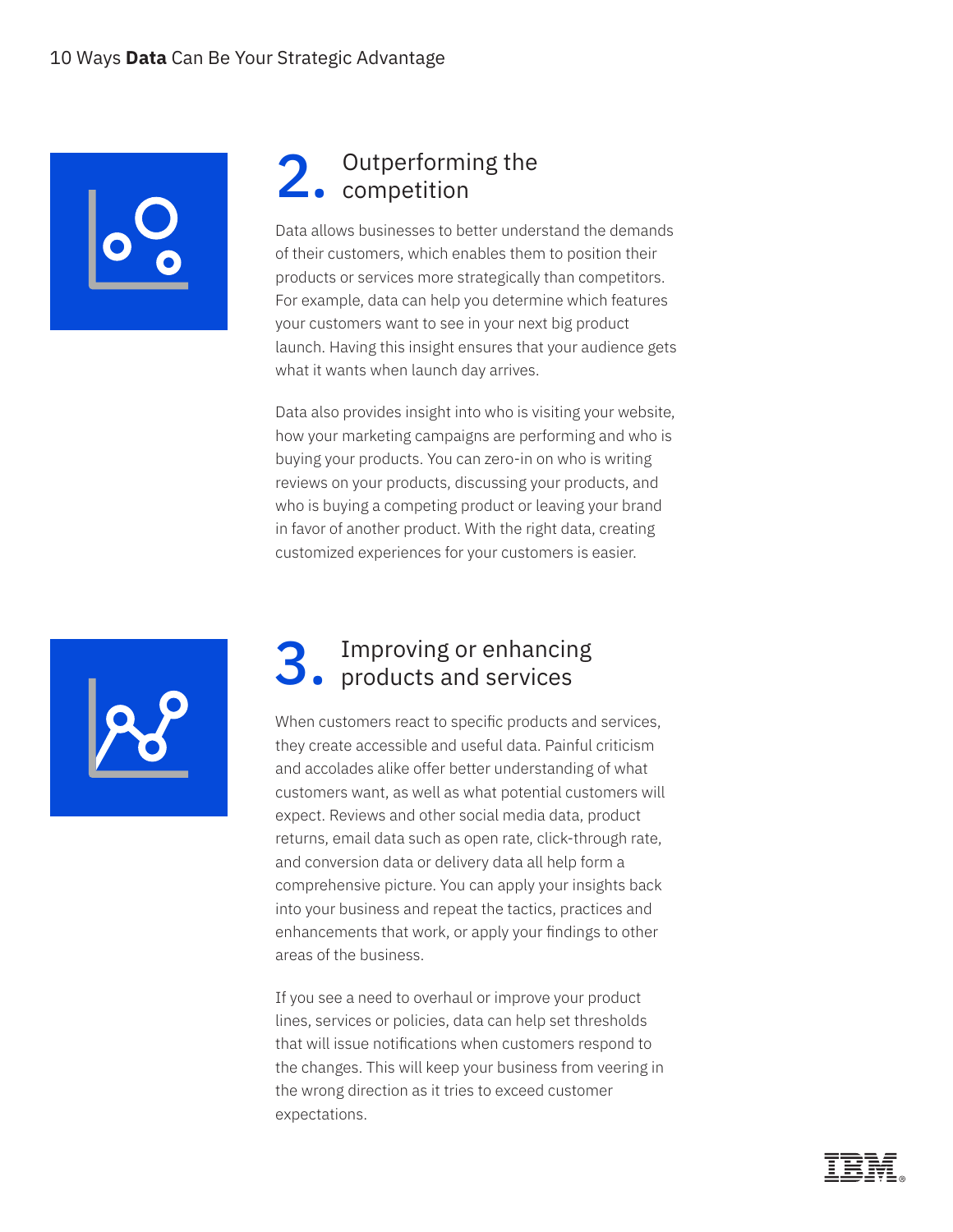

#### Expanding into new markets 4.

It's difficult to determine where to expand into new markets without data. Demographic data can offer a glimpse of the age groups that are active in an established market or a new one. Gender, average income, family size, internet usage and other identifiers are helpful as well. Website data and metrics can tell visitor location, language, search terms and referring sites. There might also be more direct interaction, such as who is making inquiries, making purchases and reviewing products.

Meanwhile, website, blog, product and service reviews combined with advertising and social media trends provide considerable data on emerging markets. Businesses can use this kind of information to prepare for market expansion plans. In addition, data about customer bases, payment and delivery are instrumental in building an expansion plan. Data can be used to target the perfect market for expansion. After the expansion is in place, it's possible to study data to understand performance and determine if, when and where to expand in the future.



## Attracting, winning and 5. Attracting, winning and<br>5. retaining more customers

To attract, win and retain more customers, it's important to know which tactics work (or don't work). Without data, that knowledge can be impossible. It can be difficult to target the right message to the right group if you don't know their preferences and habits. Data can show businesses if what they're doing to increase wins and loyalty is working.

For example, data from loyalty programs can indicate what products customers prefer, what deals they're seeking, how much they're willing to spend and how they're using the benefits offered. Armed with that information, it's

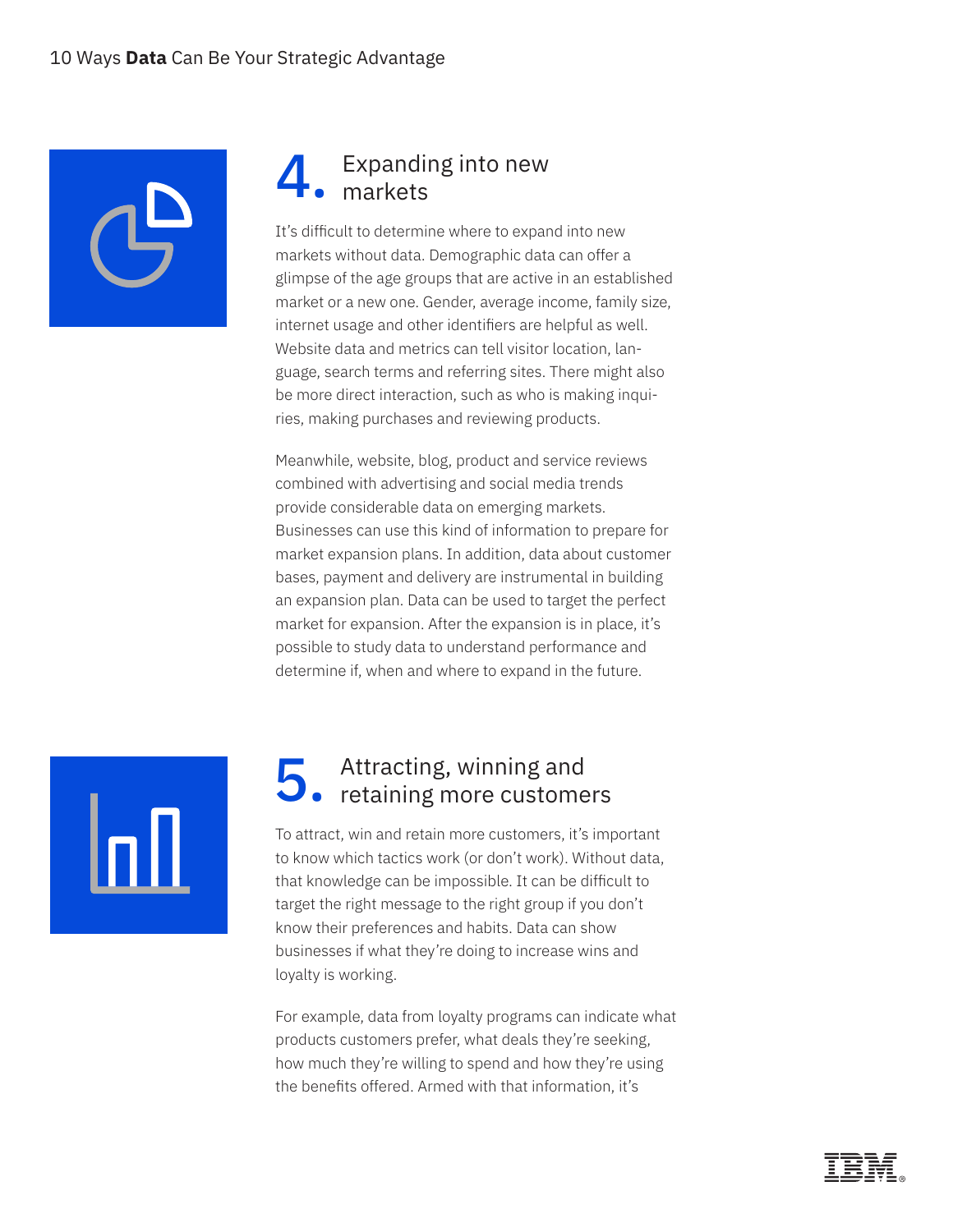possible to find new customers with offers that are proven to work. Data can also allow companies to innovate and test new offers.

Other customer data collected by businesses over time from transactions, surveys and gated marketing assets can be useful for segmentation. Customer age, income, living environment, household buying habits, average spend on certain goods, job position and other information are useful if you want to reach different audiences.



## Improving 6. Improving

Data offers insight on each phase of operations and processes to make diagnosis of weaknesses or errors easier. Data can help operations forecast a multitude of circumstances based on past blockages and issues throughout, ranging from the best-possible result to the worst-case scenario. It's possible to work backwards using data to identify what's happening that's holding operations and processes back, eliminating the doubt and uncertainty of guesswork in the process.

Not only that, but when businesses integrate data into their operational processes, they can run more smoothly. For example, data can help identify faults in manufacturing processes. It can be used to ensure that delivery routes are the most efficient and effective. Data relationships, patterns and trends can show you ways to more effectively control inventory and distribution. Data can also show you what action to take, and even optimize your plan for improved operational efficiency.

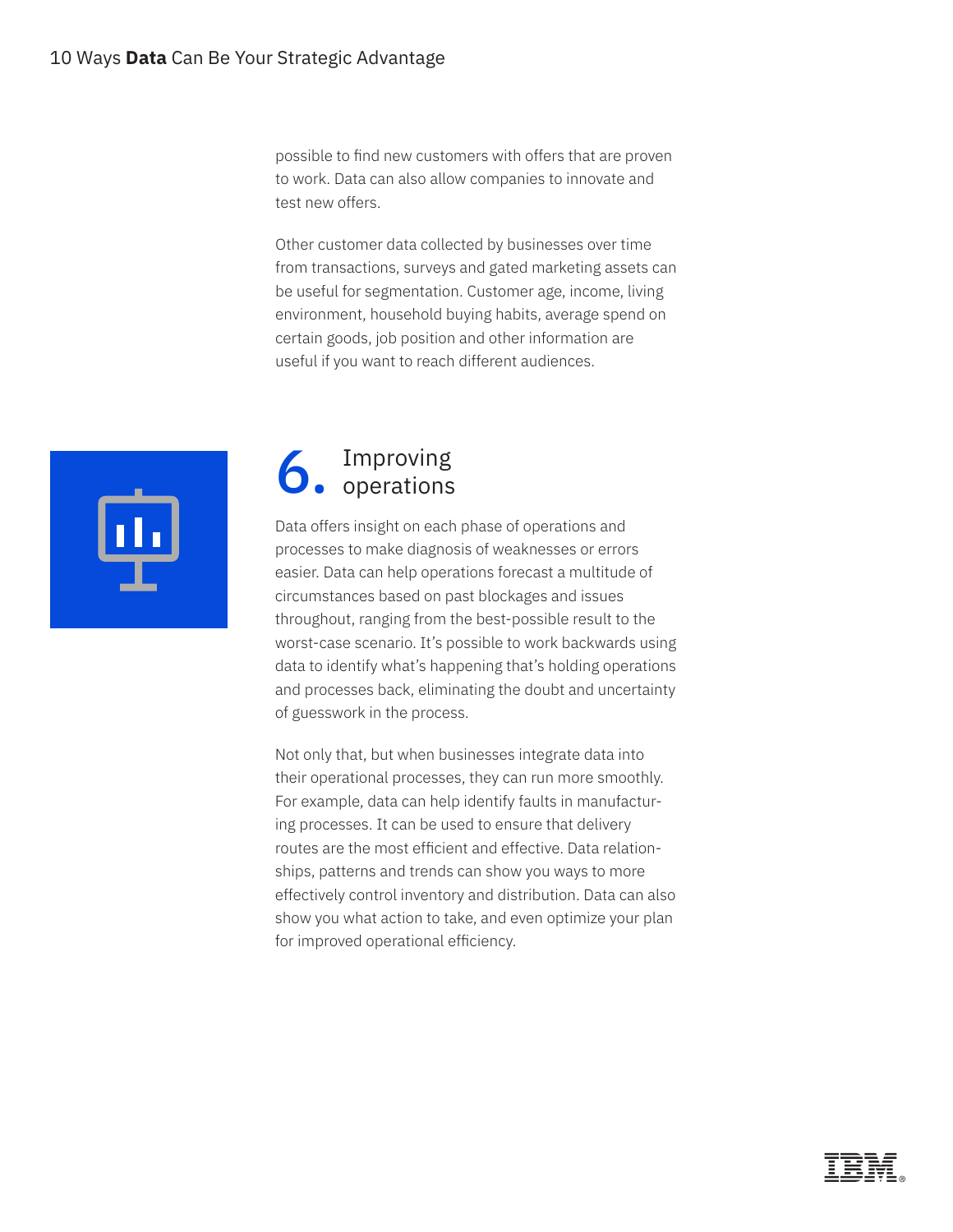

#### Recruiting, hiring and growing talent 7.

A business is only as good as its employees. Data can play a pivotal role in making sure you hire and grow the best talent. The data HR collects can help identify which candidates are the best fit, saving time and boosting the potential of your business. Data related to employee performance can be used to determine bonuses and raises — both integral to keeping morale high and motivation higher.

Data can even play a key role in measuring the effectiveness of hiring and retention practices, which means you can limit turnover and maintain team chemistry. And for those businesses that want to develop their current talent (read: all businesses), data can be used to gauge ongoing education programs to ensure your employees grow and remain at the cutting edge of emerging trends and technologies.



## 8. Accelerating planning,<br>8. budgeting and forecasting

If you work in finance, you might know the importance of data for long and short-term planning. The insights you can gleam, however, come from beyond just financial data. What you might not realize is that operational data (from both inside and outside the organization) can improve and enhance planning, budgeting and forecasting processes.

The volume and variety of non-financial data can be a treasure trove of information about future performance. Non-financial data can include information about supply chain problems, HR trends, product quality issues, and even the weather. For example, browsing metrics from a company's website can indicate the popularity of specific items well before the sales data reflects high demand. When identified and used effectively, this kind of information can be invaluable to forecasters.

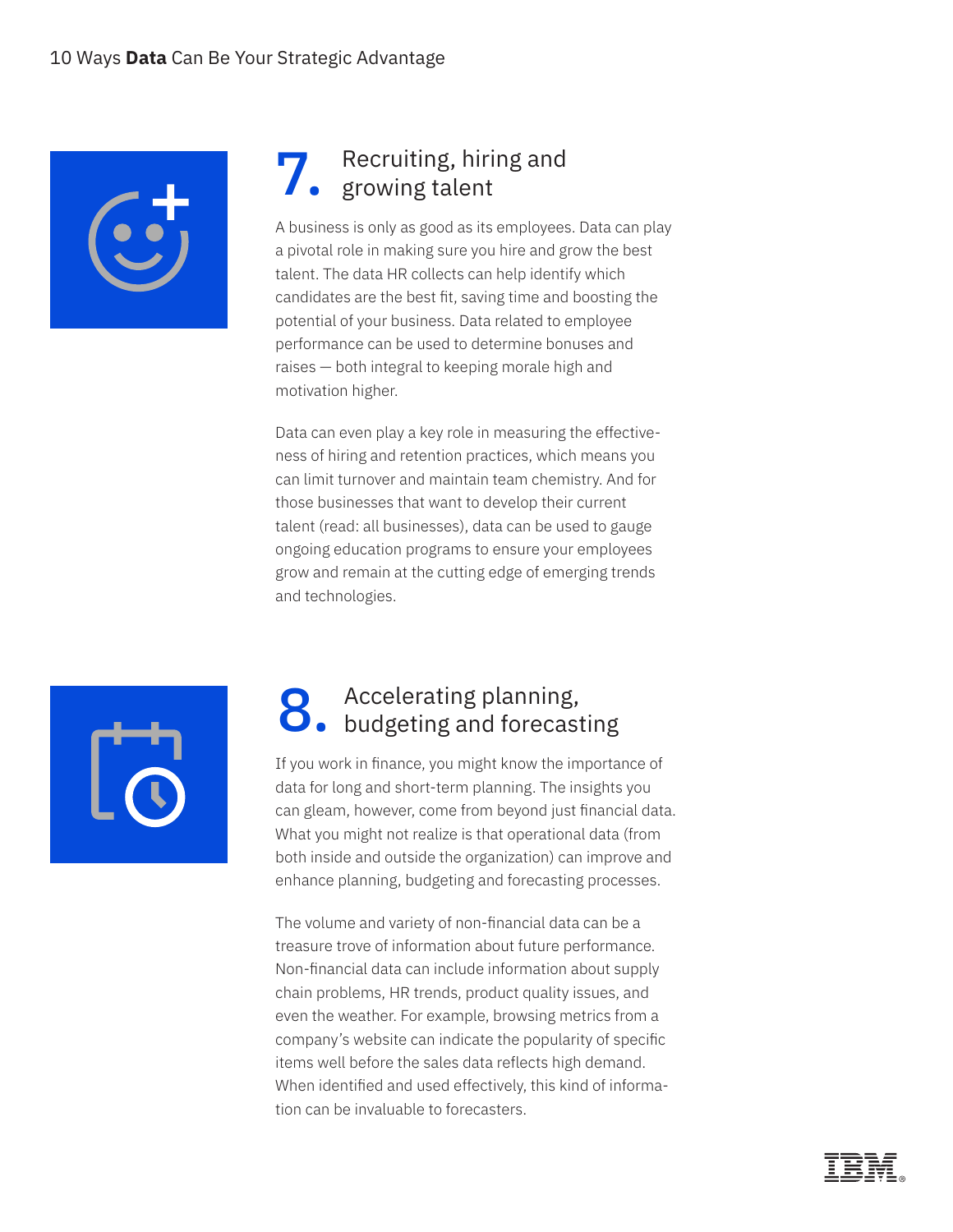#### Protecting the brand 9.

Occasionally, the reputation of a business will take a hit. In those instances, social media tools can be used to monitor and view trends around the topic. But the good news is that social media data can also be used to protect and/or repair a brand reputation. The data generated by blogs and social networks can help you identify unhappy customers before their negative opinions go viral. In addition, this data can help you better gauge sentiment and pull a problematic product or service before it becomes a big issue that affects sales.



#### Identifying areas for improvement 10.

Opportunities for business improvement are infinite in every business unit and throughout the organization. Data can help you identify policies, products, services and other offerings that are not delivering the best possible business results. For example, your business might have become so accustomed to budgeting for a process or making a yearly purchase that its cost isn't questioned. But there might be ways to reduce that cost or even eliminate it. Examining data from every aspect can pinpoint where waste or inefficiency should be addressed or where you're leaving money on the table.

Data can also help with the key performance indicators (KPIs) used to improve different aspects of the business. For example, what indicators require daily monitoring, a weekly review or monthly analysis? Which KPIs mandate full, immediate attention, and which ones need just a tweak?

The data you collect can assist you with categorizing and prioritizing those gauges, separating them from the indicators that don't require constant monitoring.